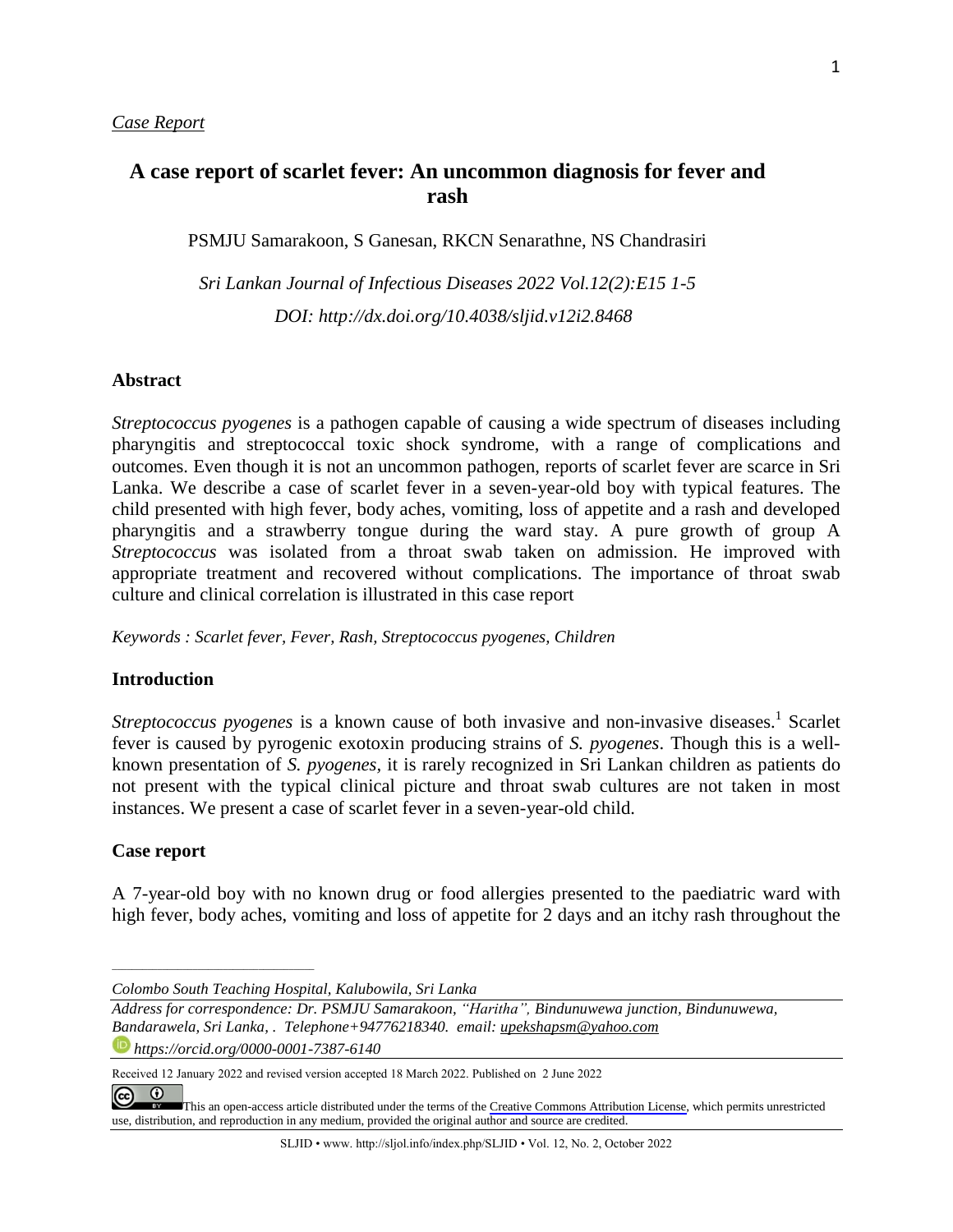body for 1 day. The patient had no contact history with anyone with fever. He had a history of bronchial asthma and was on inhalers. He was an only child

On admission, the child was ill looking, afebrile, not pale, with no cervical lymphadenopathy and was haemodynamically stable. There was a fine erythematous punctate eruption throughout the body (Figure 1), mostly on the back, that gave a rough texture to the skin. Ear and nose examination were found to be normal while the throat was inflamed with pustules over the tonsils. Cardiovascular, respiratory, and abdominal examination were normal.

On admission his white cell count was  $21.49x10^{3}/L$  with a neutrophil predominance  $(16.01x10^3/L)$  and eosinophils  $2.43x10^3$ /L. Platelets were 217000/L and CRP was 57.9 mg/L. Throat swab taken on admission grew beta-haemolytic streptococci. Grouping was done using the latex agglutination kit (Oxoid) and the isolate



Figure 1 Fine erythematous punctate eruption

was identified as group A *Streptococcus* (GAS). Antibiotic sensitivity test was done using CLSI  $(2018)$  method.<sup>2</sup>



Figure 2: fever chart

enous co-amoxiclav 1.2 g 8 hourly for another 4 days. In addition, the child was given paracetamol, domperidone and chlorpheniramine for supportive care. He was was discharged with amoxicillin 500 mg 8 hourly  $\mathbb{R}$   $\mathbb{R}$  for 7 days. He had a complete recovery and was without complications in the follow-up up at  $\qquad \qquad \qquad \qquad 2$ weeks and one month.

The patient developed a sore throat after admission (on day 3 of fever – Figure 2) and a mild nonproductive cough. While in the ward he also developed a red inflamed tongue (Figure 3) on day 4 of fever followed by desquamation of the white coating on day 5 (Figure 3).

The child was initially given amoxicillin 500 mg 8 hourly for 3 days orally. It was then converted to



intrav

Figure 3: red inflamed tongue

The timeline of the patient's illness is shown in Figure 4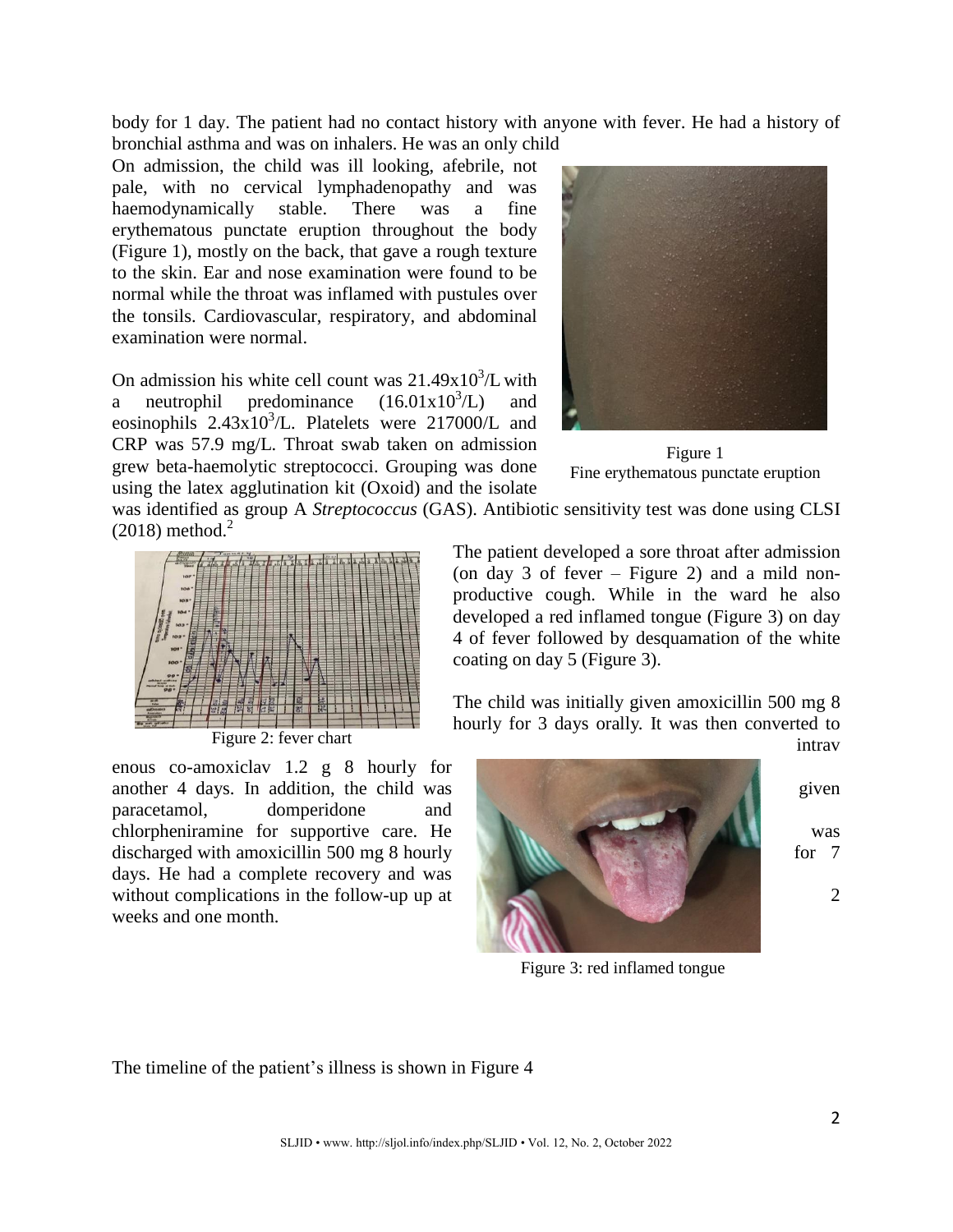

## **Discussion**

Erythrogenic exotoxin producing streptococcal strains give rise to scarlet fever. Pharyngeal infections usually precede scarlet fever though it can also be a result of infected wounds and puerperal sepsis. The scarlatina rash makes the syndrome different from the disease caused by non-toxigenic strains.<sup>3</sup>

The rash typically appears on the second day of the disease as a spread out erythema which blanches on pressure. It has a centripetal distribution, commonly sparing the palms, soles and face. Skin creases appear dark red and scattered petechiae can be observed. In dark skinned patients it is difficult to elicit these features of rash other than the appearance of the sandpaper texture on skin as a result of the sweat gland occlusion. Circumoral pallor is noted on the flushed face. Pharyngitis and tonsillitis are also noted in some with enanthem. The white strawberry tongue noted in the early part of the disease appear as white yellowish coating with red papillae. Later in the disease, the tongue turns into a red strawberry tongue which is beefy red in colour. The skin rash usually fades over a week, resulting in wide-spread desquamation that can last for weeks. Sometimes a degree of eosinophilia is noted in early disease.<sup>3</sup>

Septic scarlet fever and toxic scarlet fever are severe forms of scarlet fever resulting from haematogenous spread and severe toxaemia respectively. Those patients get high fever and significant toxicity. Scarlet fever can rarely result in complications like jaundice, arthritis and hydrops of the gallbladder. These severe presentations are uncommon with antibiotic usage.<sup>3</sup>

To the best of our knowledge, there are no published data or case reports on scarlet fever in Sri Lanka. This may be due to poor reporting as well as early antibiotic usage that alter the typical clinical picture.

Hong Kong had a scarlet fever epidemic in 2011 which was associated with emm12 strain of *S. pyogenes.* 4 In England, the scarlet fever incidence has risen from 8.2 per 100,000 in 2013 to 33.1 per 100,000 in 2016, and 2.5% required hospitalization, which suggested rising virulence in common strains<sup>5</sup> and strain was emm12.<sup>6</sup> In the South Korea outbreak in 2011, emm4, emm28,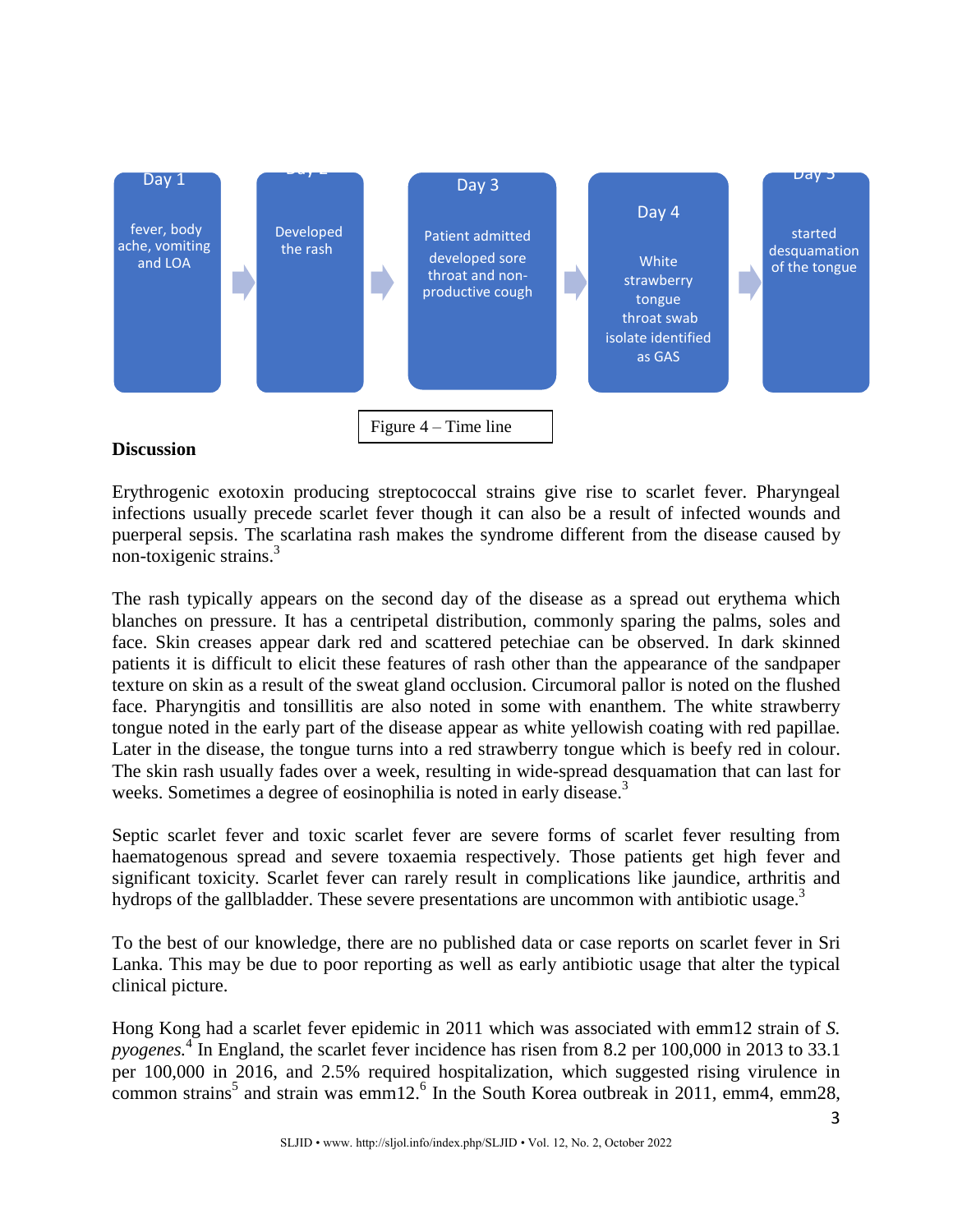emm1, were the commonest strains<sup>7</sup> and emm1 and emm12 were noted in Shandong province, China in 2013.<sup>8</sup> Complete resistance to erythromycin and clindamycin was noted in a Chinese study.<sup>6</sup> SSA and SpeC superantigen genes were noted in another Chinese study.<sup>9</sup>

Our patient did not give a history of contact with a person suspected of streptococcal infection. His rash and tongue showed typical clinical features of scarlet fever and the isolation of group A *Streptococcus* with typical colony morphology confirmed the diagnosis. He responded to the antibiotic therapy and remained without complications during the follow up visit. Strain identification and toxigenicity were not carried out due to unavailability of resources. Bacitracin sensitivity was not carried out due to unavailability of discs. Not all non-Group A Streptococcus are resistant to bacitracin, only about  $80 - 90\%$  are resistant to bacitracin<sup>3</sup>.

### **Take home message**

It is important to suspect scarlet fever though it is said the rash is difficult to identify in dark skinned children. Delayed or untreated group A *Streptococci* lead to significant complications<sup>10</sup>. Increased incidence of virulent Group A strains are being reported worldwide. Sri Lanka needs to establish facilities for culture, identification and sensitivity testing which are accessible to general practioners as well as in hospital settings. Non-availability of rapid bedside tests may hinder the diagnosis in community settings.

## **Declarations**

Acknowledgement: None Funding source: No funding and other support was from any source. Conflict of Interest: There were no conflicts of interest Ethics statement: Ethical approval was not required for this manuscript. Mothers' consent taken to display photos. Author contributions: All the authors contributed in patient management and preparing manuscript. N. S. Chandrasiri and S. Ganeshan, corrected the manuscript.

# **References**

- 1.CDC, Scarlet Fever. Available at: *[https://www.cdc.gov/groupastrep/diseases-hcp/scarlet-fever.html.](https://www.cdc.gov/groupastrep/diseases-hcp/scarlet-fever.html)* Accessed on 27/12/2021.
- 2. CLSI supplement M100.  $30<sup>th</sup>$  ed. CLSI guideline Wayne, PA: Clinical and Laboratory Standards Institute; 2019.
- 3. Bennett JE, Dolin R, Blaser MJ. Principles and Practice of Infectious Diseases. 9<sup>th</sup> Edition. Philadelphia, PA. Elsevier Ltd. 2020 ISBN: 978-0-323-48255-4
- 4.Luk EYY, Lo JYC, Li AZL, et al. Scarlet fever epidemic, Hong Kong 2011. *Emerg Infect Dis*. 2012; 18:1658–1661. *doi: http://dx.doi.org/10.3201/eid1810.111900*
- 5.Carapetis, J.R., Steer, A.C., Mulholland, E.K., Weber, M. The global burden of group A streptococcal diseases. *Lancet Infect Dis*. 2005; 5:685–694. *doi: http://dx.doi.org/10.1016/S1473-3099(05)70267-X*
- 6.Chen M, Yao W, Wang X et al. Outbreak of scarlet fever associated with emm12 type group A Streptococcus in 2011 in Shanghai, China. *Pediatr Infect Dis J*. 2012; 31:e158–e162. *doi: http://dx.doi.org/10.1097/INF.0b013e31825874f3*
- 7.Park DW, Kim SH, Park JW, et al. Incidence and Characteristics of *Scarlet Fever, South Korea, 2008- 2015. Emerg Infect Dis. 2017; 23(4):658-661. doi*: *10.3201/eid2304.160773*
- 8.Liu Z, Fang M, Hu B, et al. Molecular types of group A Streptococcus isolated from scarlet fever patients and asymptomatic carriers in Shandong province, 2013. 2014; 35(12):1375-8. *No doi* PMID: 25623458